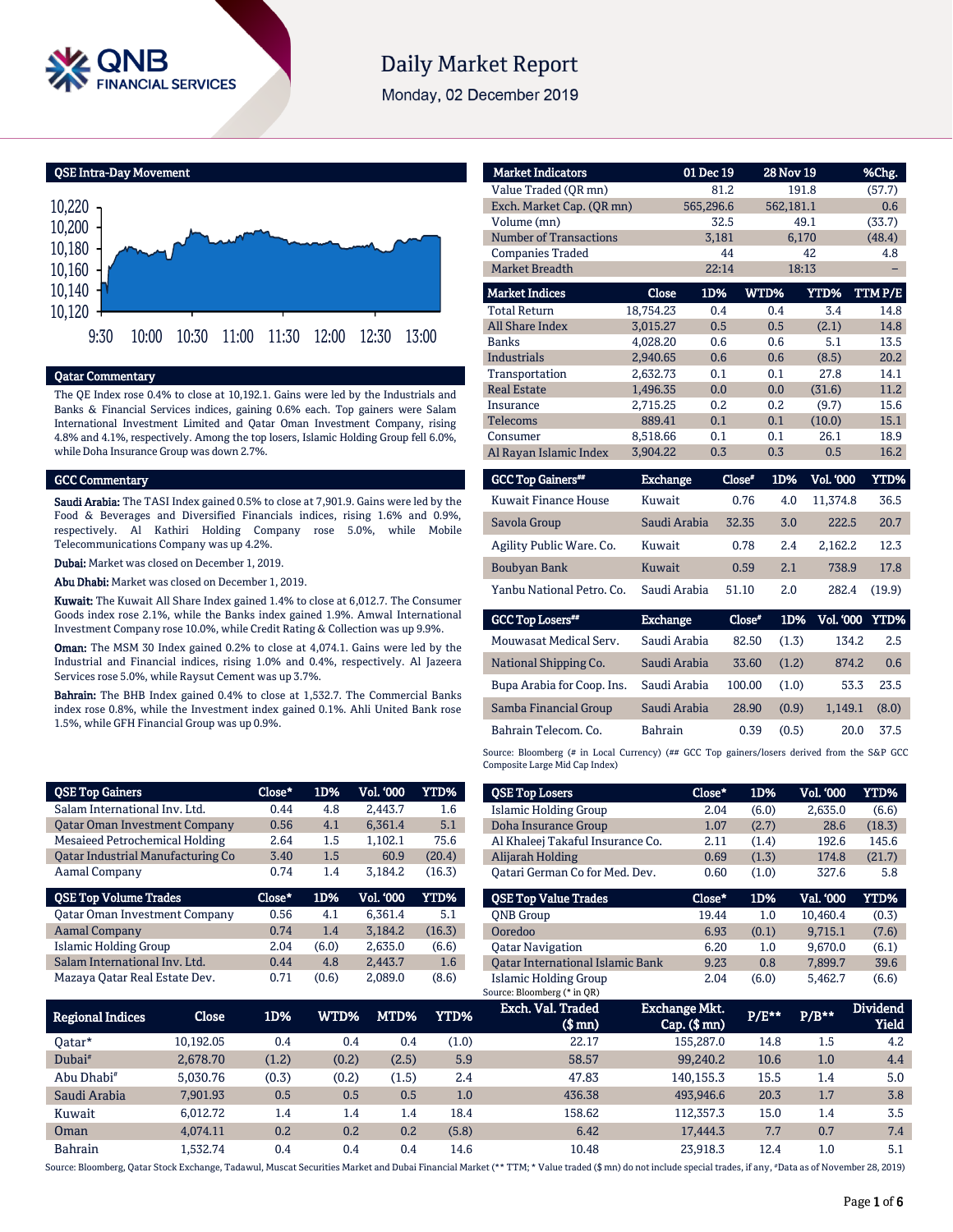# Qatar Market Commentary

- The QE Index rose 0.4% to close at 10,192.1. The Industrials and Banks & Financial Services indices led the gains. The index rose on the back of buying support from GCC and non-Qatari shareholders despite selling pressure from Qatari shareholders.
- Salam International Investment Limited and Qatar Oman Investment Company were the top gainers, rising 4.8% and 4.1%, respectively. Among the top losers, Islamic Holding Group fell 6.0%, while Doha Insurance Group was down 2.7%.
- Volume of shares traded on Sunday fell by 33.7% to 32.5mn from 49.1mn on Thursday. Further, as compared to the 30-day moving average of 67.3mn, volume for the day was 51.6% lower. Qatar Oman Investment Company and Aamal Company were the most active stocks, contributing 19.5% and 9.8% to the total volume, respectively.

| <b>Overall Activity</b>    | Buy $%^*$ | Sell %* | Net (QR)        |
|----------------------------|-----------|---------|-----------------|
| Oatari Individuals         | 24.94%    | 48.93%  | (19.487.481.99) |
| <b>Oatari Institutions</b> | 33.84%    | 16.51%  | 14,073,745.14   |
| Oatari                     | 58.78%    | 65.44%  | (5,413,736.85)  |
| <b>GCC</b> Individuals     | 0.47%     | 0.86%   | (318, 904.14)   |
| <b>GCC</b> Institutions    | 2.64%     | 0.46%   | 1,771,857.18    |
| <b>GCC</b>                 | 3.11%     | 1.32%   | 1,452,953.05    |
| Non-Oatari Individuals     | 13.84%    | 11.78%  | 1,673,584.40    |
| Non-Oatari Institutions    | 24.28%    | 21.46%  | 2,287,199.40    |
| Non-Oatari                 | 38.12%    | 33.24%  | 3,960,783.81    |

Source: Qatar Stock Exchange (\* as a % of traded value)

### News

#### Qatar

- Al-Ahli Hospital embarks on major expansion program Al-Ahli Hospital which celebrated its 15th anniversary recently, has embarked on a major expansion program aimed at enhancing the patient experience and improving access to specialized medical care for the Qatar's rapidly growing population. The expansion works, which commenced recently, are expected to continue until late 2022 and will double the bed capacity to cater increased demand for services. "During the past 15 years, Al-Ahli Hospital has become well-known for its high quality of services and patient care. Being the largest private hospital in the country, we have seen immense development and introduced new services in the recent years," said Khalid Al Emadi, CEO of Al-Ahli Hospital, while speaking at a special event organized to mark the 15th anniversary of the hospital. The occasion saw a cake cutting ceremony and recognition of long serving staff at Al-Ahli Hospital. Al-Ahli Hospital has 250 inpatient beds and caters for around 2,000 guests daily including at clinics, emergency and outpatient department. Speaking to media, Jamal Saleh Hammad, Deputy CEO of Al-Ahli Hospital, said that the development of the hospital in the past 15 years is "breath taking". "I have been here for 21 years, 15 years since receiving the first guest who was a child. Achievements we have reached from day one are really remarkable. Now we have 1,400 staff, among them 300 are doctors and most are Western qualified consultants. We have 600 nurses, over 64 clinics in different specialties; we cover all the areas except nuclear medicine. We are expanding the Al-Ahli Hospital and hope to complete it by late 2022 or early 2023," he added. The expansion plan of Al-Ahli Hospital includes constructing new buildings, introducing new services and recruiting new staff. Dr. Abdulazeem Abdul Wahab, Medical Director at Al-Ahli Hospital, said: "We started with few clinics and a small emergency and now we are a fully-fledged hospital with a ICU and covering all specialties. In the next few years, we aim to double the staff and building capacity. We have allocated a big budget for the expansion of Al-Ahli Hospital in the next two to three years. The expansion will include a new pediatric and adult emergency department, car park, physiotherapy and orthopedic, dental and head neck unit and a plastic surgery unity." (Peninsula Qatar)
- Lower Saxony PM says LNG terminal set to offer new markets for Qatar – The proposed liquefied natural gas (LNG) terminal to be developed along the North Sea coast of Lower Saxony in Germany could open up new markets for Qatar, and at the same time, help reduce the Western European country's carbon emissions. "The project would be the first LNG terminal in Germany, and this is an interesting possibility to open a new market for liquid gas from Qatar," the Prime Minister of the Federal State of Lower Saxony, Stephan Weil, told Gulf Times on the sidelines of a forum held in Doha yesterday. According to Weil, the LNG terminal by German energy company Uniper, the main proponent of the project, would be established at the Jade Weser Port near Wilhelmshaven, along Lower-Saxony's North Sea coast. "The terminal is open for LNG from Qatar; I feel that LNG is an interesting market for Germany because we are phasing out nuclear energy and coal, and we are increasing the use of renewable in our energy mix…I hope we can realize the project very soon; so far, what we know is that the negotiations are in a very deep and concrete stage. We are looking forward to deepen our relations with Qatar in this area," Weil said. (Gulf-Times.com)
- Qatar 'well-prepared' for influx of German investments, says Chamber official – Citing new laws adopted by the government, incentives, and advanced infrastructure, Qatar's investment climate is "well-prepared" for more FDI from Germany, according to a Qatar Chamber official. Speaking at the Qatar-Germany Business Meeting held in Doha on Sunday, Qatar Chamber board member Dr Khalid bin Klefeekh Al-Hajri encouraged German companies "to further increase their investments in Qatar." The meeting was held in the presence of the Prime Minister of the Federal State of Lower Saxony, Stephan Weil, and German Ambassador Hans-Udo Muzel, as well as a delegation composed of around 40 small and mediumsized enterprises (SMEs) from Lower Saxony. "Qatar and Germany managed to build robust relations covering a wide range of fields; their economic relations are rapidly growing and developing at all levels and with bilateral trade reaching €1.9bn last year. "There are more than 300 German companies working in Qatar, out of which, 45 of them have full German capital, while the rest have Qatari partners. These companies are active in vital sectors, such as railway, trade, construction,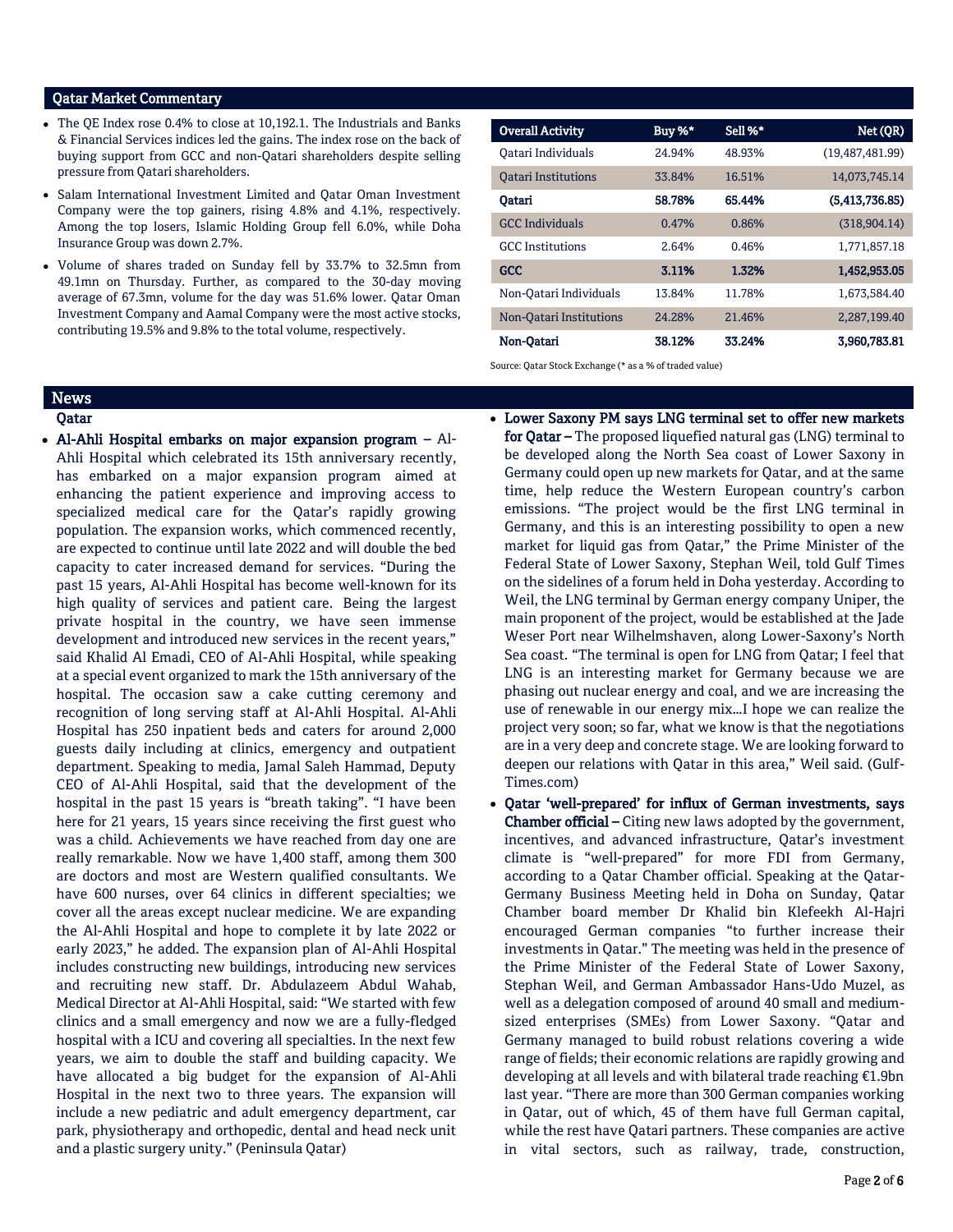infrastructure and roads, communication, and medical equipment and services. Indeed, these investments are an added value for the Qatari market due to high technological expertise," Al-Hajri explained. He also said Qatari investments in Germany witnessed "significant growth in the past few years" to reach more than €25bn in vital industries like automobile, IT, and the banking sectors. (Gulf-Times.com)

- Made in Qatar: The key drivers to sustaining local produce market – Carrefour has stressed that it is working closely with local farmers to help grow their businesses and ensure that they adapt to market trends. The fresh produce market in Qatar continues to flourish and more than 130mn tons of locally grown vegetables have been sold in the past month through the Qatar Farms program run by the Ministry of Municipality and Environment (MME), in collaboration with the Ministry of Commerce and Industry, Carrefour points out in a statement. The local poultry market has expanded as well, reaching a volume of 22mn tons produced in 2018 versus 10mn tons in 2017. The growth of the produce industry did not come easily, as Qatar's arid climate, as well as a lack of water and fertile soil, were all major issues faced by farmers. However, in a "remarkable turnaround", plots of land were transformed to produce a variety of fresh vegetables and raise chicken, forming a market that few would have expected to thrive, the retailer pointed out. Providing support to farmers and suppliers is "key to sustaining this supply chain". "Carrefour is one retailer that is working closely with local farmers to help grow their businesses and ensure that they adapt to market trends." (Gulf-Times.com)
- Qatar Airways Cargo announces 'major expansion' of services in South America – Scheduled services to Campinas (Brazil), Santiago (Chile), Lima (Peru) and Bogota (Colombia) will join the airline's global freighter network on January 16, 2020 and will be serviced by a Boeing 777 freighter. The twice-weekly flights to Bogota from Doha will operate via Luxembourg and Miami, while the service from Bogota to Doha will operate via Liege, offering 200 tons on each leg. The twice-weekly flights to Campinas from Doha will operate via Luxembourg with the service from Campinas to Doha, operating via Santiago, Lima, Dallas and Luxembourg, also offering 200 tons on each leg. These new destinations will commence close on the heels of the recent arrival of the airline's twenty-first brand new Boeing 777 freighter. The new freighter increased the airline's freighter fleet to 28 aircraft. Qatar Airways Cargo also has an order for five additional Boeing 777 freighters, placed at the Paris Air Show 2019, with deliveries starting from April 2020. (Gulf-Times.com)
- Qatar regulator prepares for future telecom requirements The Communications Regulatory Authority (CRA) participated as part of a Qatari delegation, in the World Radio communication Conference 2019 (WRC-19), which was held in Sharm El-Sheikh, Egypt from October 28-November 22. This conference is one of the most important conferences on the International Telecommunication Union (ITU) calendar. The agenda considered several important items, which have been included based on the proposals submitted by the administrations, the results of WRC-15, the report of the Conference Preparatory Meeting and what needs to be taken into consideration for the

existing and future services. The CRA submitted a number of contributions to the conference, related to several topics of interest to Qatar, where the CRA contributed with 29 documents as part of the Arab Regional Group, in addition to eight separate documents submitted on behalf of Qatar related to some vital services of interest to Qatar. The CRA's contributions were welcomed by a large number of European and American administrations, especially that they were in line with the global trends of frequency allocation that support number of modern technologies and applications and contribute to the digital transformation and achieving one of the Sustainable Development goals; industry, innovation and infrastructure. The topics supported by the CRA during the conference included, identification of frequency bands for the future development of international mobile telecommunications (5G technology), including the possibility of allocating additional frequencies to the mobile service on a primary basis, high-altitude platform stations (HAPS), and issues related to Wireless Access Systems (WAS) including Radio Local Area Networks. The CRA also supported the use of certain frequency bands of earth stations on mobile platforms communicating with geostationary space stations in the fixedsatellite service, topics related to the meteorological-satellite service and the Earth exploration-satellite service, as well as supporting the consideration of spectrum requirements for tracking, controlling and telemetry in the space operations service for non-geostationary satellites with short duration missions. (Gulf-Times.com)

- Park Hyatt Hotel opens at Msheireb Downtown Msheireb Properties, the national real estate developer and a subsidiary of Qatar Foundation, in collaboration with Hyatt Hotels Corporation, inaugurated on Sunday the first Park Hyatt hotel in Qatar in Msheireb Downtown Doha (MDD). (Qatar Tribune)
- UN top official hails Qatar's reforms to improve workers' conditions – The Special Rapporteur on contemporary forms of racism, racial discrimination, xenophobia and related intolerance, E. Tendayi Achiume, praised the significant reforms that the State of Qatar has implemented to improve the conditions of low-income migrant workers, noting the additional reforms to be undertaken by the State in early 2020. She was speaking at a press conference at the end of her visit to Qatar from November 23 to December 1, during which she met with government officials, academics, representatives of ethnic and religious minorities and international organizations working in the country. Achiume stressed that positive reforms in nature and magnitude were "extremely important" and appreciated the State of Qatar's pledge to combat racism and appreciated Qatar's open invitation to the special procedures mechanisms of the United Nations Human Rights Council. She said that she was impressed by the tremendous reforms implemented by the Qatari government in the laws of citizenship and xenophobia against foreigners, although it did not address all the problems. (Peninsula Qatar)

# **International**

 Brexit, weak global demand to hurt UK in 2020, industry warns – Brexit pressures and political uncertainty have prompted the Confederation of British Industry and a manufacturing trade body, Make UK, to downgrade their growth forecasts for next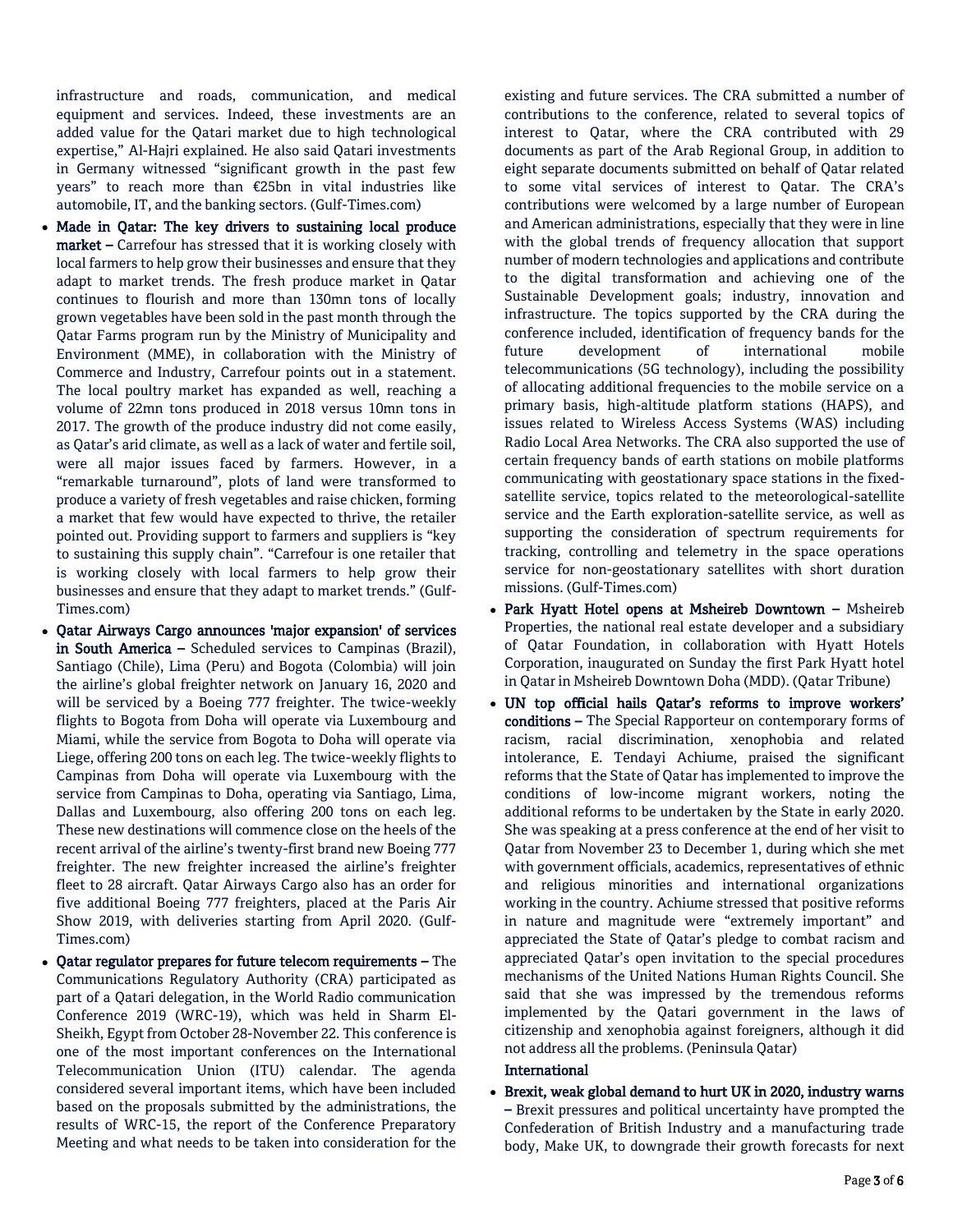year. Official figures have shown that Britain's economy is growing at the weakest annual pace since 2010, and industry leaders see little or no improvement in 2020, even if Prime Minister Boris Johnson wins re-election and secures a Brexit divorce deal by a January 31 deadline. The CBI on Monday predicted economic growth of 1.3% this year and 1.2% in 2020, followed by a pick-up to 1.8% in 2021, assuming Johnson reaches a trade deal with the EU that leads to no tariffs and little divergence from EU rules. Back in July, the CBI forecast growth of 1.4% this year and 1.5% next. Make UK halved its forecast for manufacturing growth next year to 0.3% from 0.6%, though it kept its forecast for growth in the overall economy in 2020 unchanged at 1.4%, up from 1.3% this year. Britain's economy has slowed since the June 2016 referendum decision to leave the European Union, with manufacturing especially hard hit due to concerns about disruption to supply chains, on top of pressures from the US-China trade war. (Reuters)

 Japan's third-quarter capex jumps as merchants boost investment pre-sales tax hike – Japanese firms boosted capital spending in the September quarter, as retailers and wholesalers raised investment ahead of a long-awaited sales tax hike in October and factories maintained their automation push. Official data on Monday showed capital spending rose 7.1% in the third quarter from the same period a year earlier, extending gains in business spending for a 12th consecutive month and beating forecasts for a 1.9% increase. Business investment has been a rare bright spot for the world's third-largest economy, as companies move to boost automate their production, however, there are concerns momentum could slow significantly in the current quarter. Analysts worry merchants' demand for electronic payment systems to take advantage of the government's rebate program for shoppers using cashless transactions could fall off in the current quarter while the US-China tariff dispute begins to more deeply affect manufacturing investment. Japan introduced a twice-delayed sales tax hike, raising the levy to 10% from 8% on October 1 to fix the industrial world's heaviest public debt burden at more than twice the size of the economy. To ease the pain on consumers, it rolled out measures such as premium shopping vouchers, different tax rates and discounts for cashless payments. (Reuters)

# Regional

- Iraq: OPEC and allies may deepen oil cut deal to reach 1.6mn bpd – OPEC and its crude oil exporting allies will consider deepening their existing oil supply reduction deal by about 400,000 barrels per day (bpd) to reach 1.6mn bpd, Iraq's Oil Minister, Thamer Ghadhban said on Sunday. The Minister told reporters in Baghdad that the OPEC and its allies, together known as OPEC+, will consider deepening the cuts at meetings due this week in Vienna. (Zawya)
- Saudi Arabia's non-oil exports hit SR165.8bn in 9 months Saudi Arabia's non-oil exports declined to SR165.8bn in the first nine months of 2019, compared to SR175.4bn in the year-ago period. Non-oil economy's contribution to total Saudi exports went up to 22.44% from January to September 2019, from 21.54% a year earlier, according to data released by the General Authority for Statistics. Quarterly, total Saudi non-oil exports

decreased to SR52.5bn in the third quarter of 2019, against SR57.5bn the year before. China topped non-oil importers from Saudi Arabia with total exports of SR27.3bn in the January-September period, followed by UAE and the US whose non-oil exports from the Kingdom reached SR20.6bn and SR4.95bn, respectively, in the same period. (Zawya)

- SAMA: Mortgage loans in Saudi Arabia up 21% in 3Q2019 Saudi Arabian Monetary Authority's (SAMA) Governor, Ahmad bin Abdulkarim Al Kholifey said that the Saudi banking sector has continued to achieve high growth rates. Al Kholifey noted that real estate mortgages grew by 21% YoY during the third quarter of 2019. Moreover, the Kingdom has maintained stable economic growth, with the GDP recording a 2.4% growth rate in 2018, after contracting by 0.7% in 2017. The share of small and medium-sized enterprises in total finances grew by 6.2% YoY, according to a statement by SAMA. Saudi Arabia recently became a full member of the Financial Action Task Force (FATF), in recognition of the Kingdom's efforts to combat money laundering and terrorism financing. (Zawya)
- Saudi Arabia's telecom market reaches SR63bn, says CITC's Governor – Communications and Information Technology Commission's (CITC) Governor, Mohammed Altamimi said that the size of the telecom market in Saudi Arabia has reached SR63bn, making it the biggest in the region. Altamimi added that the sector has recorded huge leaps during the past five years. Saudi Arabia was among the first countries in the world to launch 5G services, with the number of towers supporting the service exceeding 3,000 towers. Moreover, internet coverage has extended to more than 93% of the Kingdom's residents, with download speeds increasing from 6 megabytes per second (Mbps) to 46.9 Mbps, and the number of subscribers reaching 50mn. (Zawya)
- Modon to develop AED2.3bn residential project in Abu Dhabi Modon Properties (Modon), a development company mandated by the Abu Dhabi government to build vibrant and sustainable communities and develop strategic mixed-use projects, has been signed up to build a comprehensive residential project at Al Dhanah in Al Dhafra Region. Announcing the AED2.3bn project, Sheikh Hamdan bin Zayed Al Nahyan, Ruler's Representative in Al Dhafra Region and Chairman of the Emirates Red Crescent (ERC) said it aims to accommodate and serve employees and their families through launching vital projects such as this in the region. Sheikh Hamdan said Modon Properties has already been assigned to prepare the project plan for the housing project. (Zawya)
- Boubyan Bank in advanced talks to buy UK Islamic lender BLME Holdings – Kuwait's Boubyan Bank is in advanced talks for all-cash offer to buy UK Islamic lender BLME Holdings. Under the terms of the possible offer, BLME Holdings shareholders will receive \$1.05 in cash for each BLME Holdings share, according to a statement. Offer values the entire issued and to be issued ordinary share capital of BLME Holdings at approximately \$212.1mn on a fully diluted basis. The value BLME Holdings shares not already held by Boubyan Bank at about \$157.8mn on a fully diluted basis and represents a premium of about 75% to the closing price of \$0.60 on Nasdaq Dubai. Currently, Boubyan Bank and its unit Boubyan Bank Capital hold about 27.91% of BLME Holdings. (Bloomberg)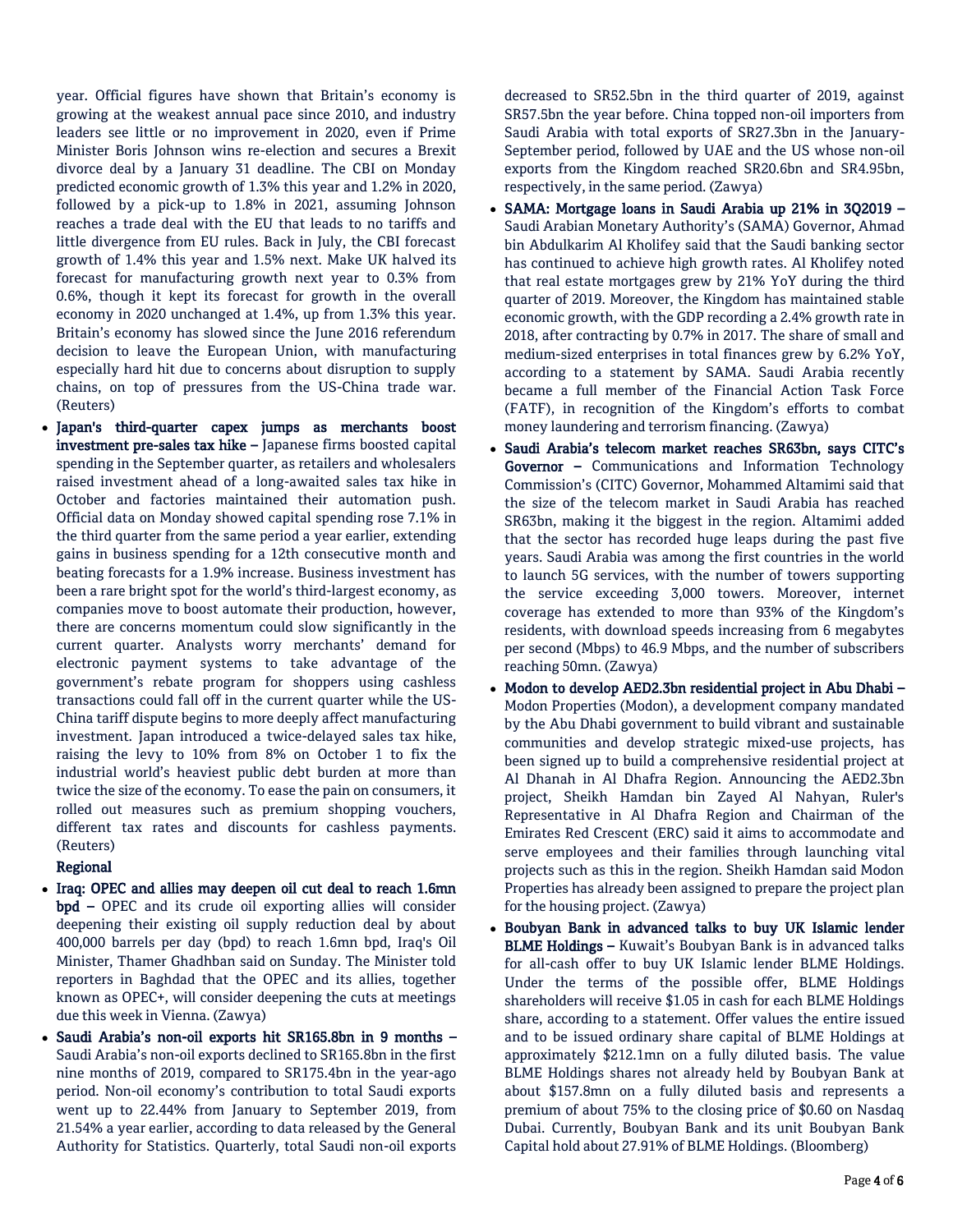- Nearly 200% increase in tourist arrivals to Oman in 10 years The travel and tourism industry in Oman has grown multifold as the national diversification strategy of the last two decades has started showing results. In light of the new focus, the number of tourists coming to the sultanate increased from 1.3mn in 2009 to 3.1mn in 2018, an increase of over 200%. The number of hotels in Oman increased from 224 in 2009 to 412 in 2018, offering nearly 22,000 hotel rooms to date. The passenger volumes through airports in Oman increased from 6.2mn in 2009 to 17.2mn in 2018, with 32 airlines flying to 77 destinations. All airports in Oman would have catered to around 18mn passengers by the year-end, Oman Airports' CEO, Sheikh Aimen bin Ahmed Al Hosni said. (Zawya)
- Oman's Majis opens new water transmission network Majis Industrial Services (Majis), Oman's leading water solutions provider, has inaugurated a new water transmission network in Sohar, Oman, with a capacity of 20,000  $m<sup>3</sup>$  per day of process water and 10,000  $m^3$  per day of potable water. The network will supply water to Sohar Industrial Area, expanding Majis' direct transmission capacity outside of Sohar Port & Freezone. Majis' newly launched transmission network has been developed, firstly, to accommodate water consumption by Moon Iron Steel Industry (MISCo), to whom Majis will supply 7,000  $m^3$  per day of process water and  $1,000$  m<sup>3</sup> per day of potable water. The network extends 13 kilometers from Majis' head office, supplying water to Sohar Industrial Estate. The project utilizes best-in-class technology, including two pumping stations, leak detection technology and a SCADA system to optimize operations and ensure best-in-class sustainability metrics. (Zawya)